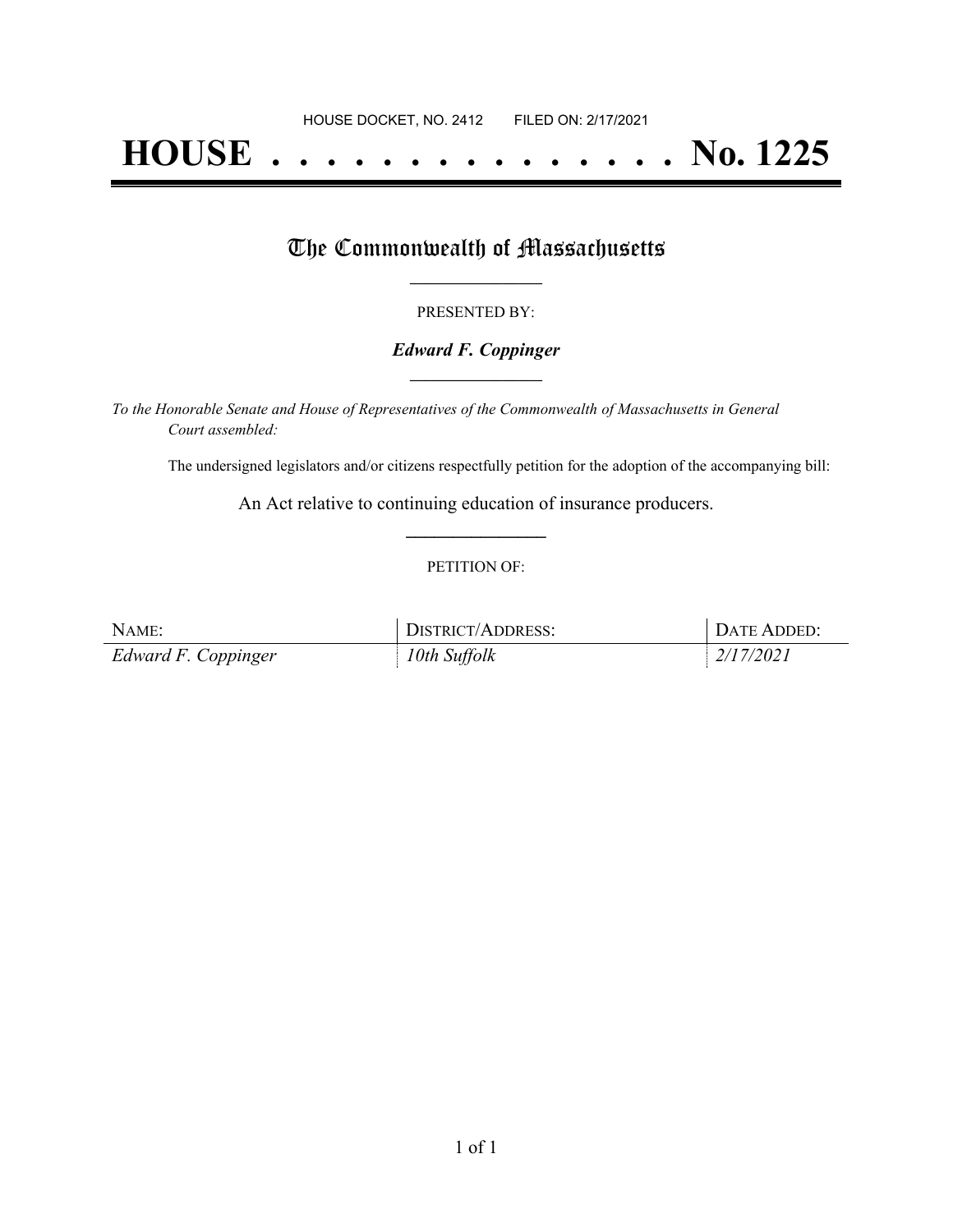## **HOUSE . . . . . . . . . . . . . . . No. 1225**

By Mr. Coppinger of Boston, a petition (accompanied by bill, House, No. 1225) of Edward F. Coppinger relative to continuing education of insurance producers. Financial Services.

#### [SIMILAR MATTER FILED IN PREVIOUS SESSION SEE HOUSE, NO. *938* OF 2019-2020.]

### The Commonwealth of Massachusetts

**In the One Hundred and Ninety-Second General Court (2021-2022) \_\_\_\_\_\_\_\_\_\_\_\_\_\_\_**

**\_\_\_\_\_\_\_\_\_\_\_\_\_\_\_**

An Act relative to continuing education of insurance producers.

Be it enacted by the Senate and House of Representatives in General Court assembled, and by the authority *of the same, as follows:*

- 1 Section 177E of chapter 175 of the General Laws, as appearing in 2014 Official Edition,
- 2 is hereby amended by inserting after subsection E the following subsection:-

| $\overline{3}$ | E $\frac{1}{2}$ . The commissioner may award up to 3 hours per year of continuing insurance    |
|----------------|------------------------------------------------------------------------------------------------|
| $\overline{4}$ | education to a person holding 1 or more such licenses for an active annual membership in The   |
| 5 <sup>5</sup> | National Association of Insurance and Financial Agents of Massachusetts, Inc.; provided,       |
| 6              | however, that not more than 9 hours of continuing insurance education may be awarded to a      |
| 7              | person holding 1 or more such licenses for membership in The National Association of Insurance |
| 8              | and Financial Agents of Massachusetts, Inc. during a 36 month reporting period. Credit for     |
| 9              | continuing insurance education pursuant to this subsection may only be awarded to a person     |